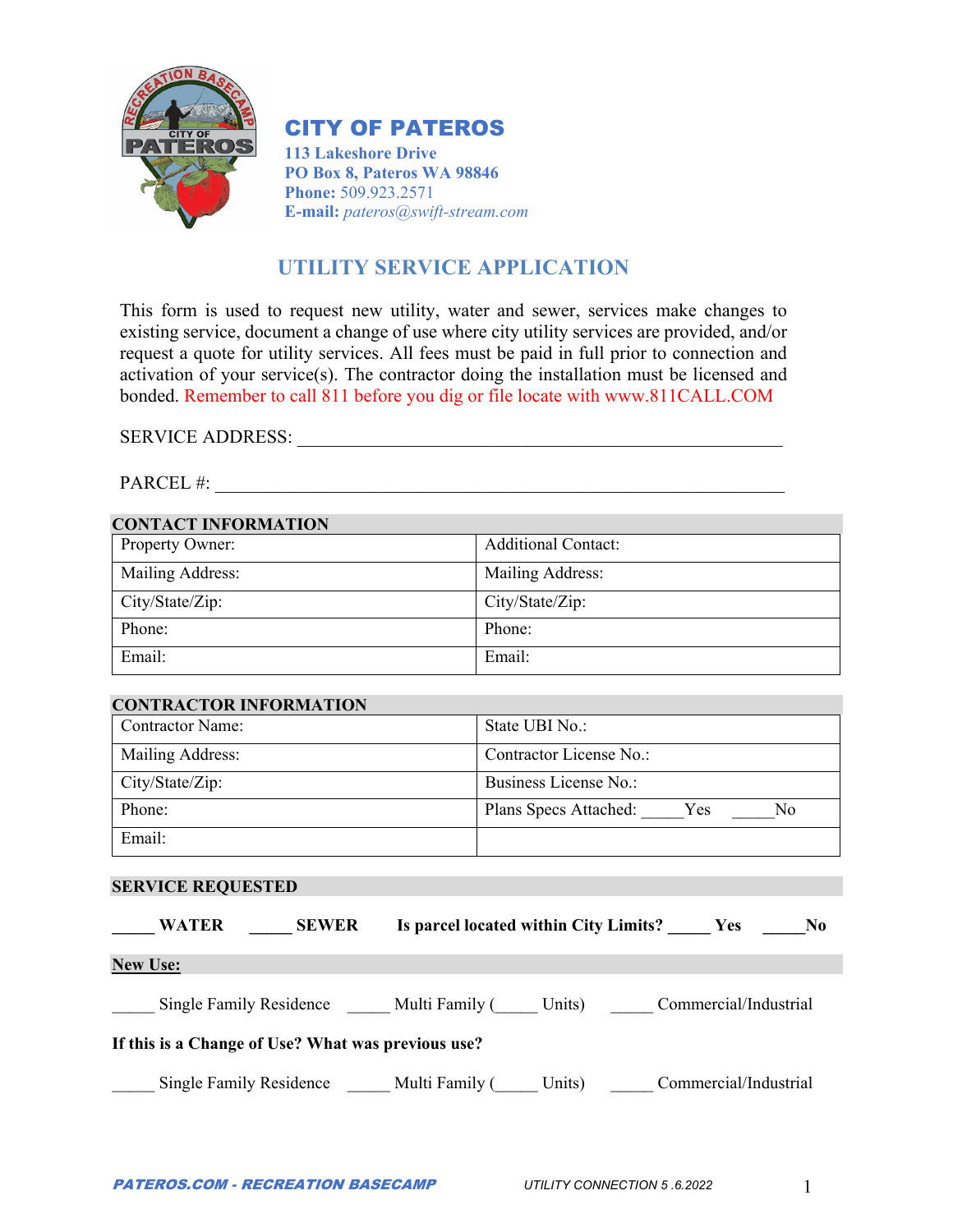| <b>Requested Water System Connection Sizes</b> |    |                                                                        |    |                                                                           |  |
|------------------------------------------------|----|------------------------------------------------------------------------|----|---------------------------------------------------------------------------|--|
| $\frac{3}{4}$ ?                                | 1" | $1\frac{1}{4}$                                                         | 2" | Other                                                                     |  |
| Requesting a change in meter size:             |    |                                                                        |    |                                                                           |  |
| Size of existing meter:                        |    |                                                                        |    | Requested meter size:                                                     |  |
| Is a fire line needed?                         |    |                                                                        |    |                                                                           |  |
| <b>OTHER SERVICES</b>                          |    |                                                                        |    |                                                                           |  |
|                                                |    | <b>Application for Emergency Service from off premise water source</b> |    |                                                                           |  |
|                                                |    |                                                                        |    | <b>Application for Temporary Water Service for Construction Purposes.</b> |  |

*(Processed by Deputy Clerk - Standard turn-on Fee paid at time of application. Standard rate over base amount charged monthly.)* 

> **On site – billed to Property Owner \_\_\_\_\_ Fill station or hydrant meter**

**Certification by Applicant** 

I have read and thoroughly understand the conditions and requirements of this permit application. I agree to conform to all rules and regulations pursuant to the Pateros Municipal Code including, Title 13 Public Services (13.04 Water; 13.08 Sewer & 13.12 Cross Connections). The Pateros Municipal Code can be found online at Pateros.com

In addition, all water and sewer work must be inspected by the City of Pateros Public Works Department. It is the responsibility of the contractor or applicant to arrange and schedule inspections. A permit for water and sewer shall not become effective until the installation is completed to the satisfaction of the Public Works Supervisor of the City of Pateros. To schedule an inspection call Pateros City Hall at (509) 923-2571.

| <b>Cross Connection Questionnaire Completed and Attached</b> | No.<br><b>Yes</b> |
|--------------------------------------------------------------|-------------------|
| <b>Plans &amp; Specifications Attached</b>                   | No.<br>Yes.       |
| <b>Estimated Date to Start Work:</b>                         |                   |
| <b>Property Owner's Signature</b>                            | Date              |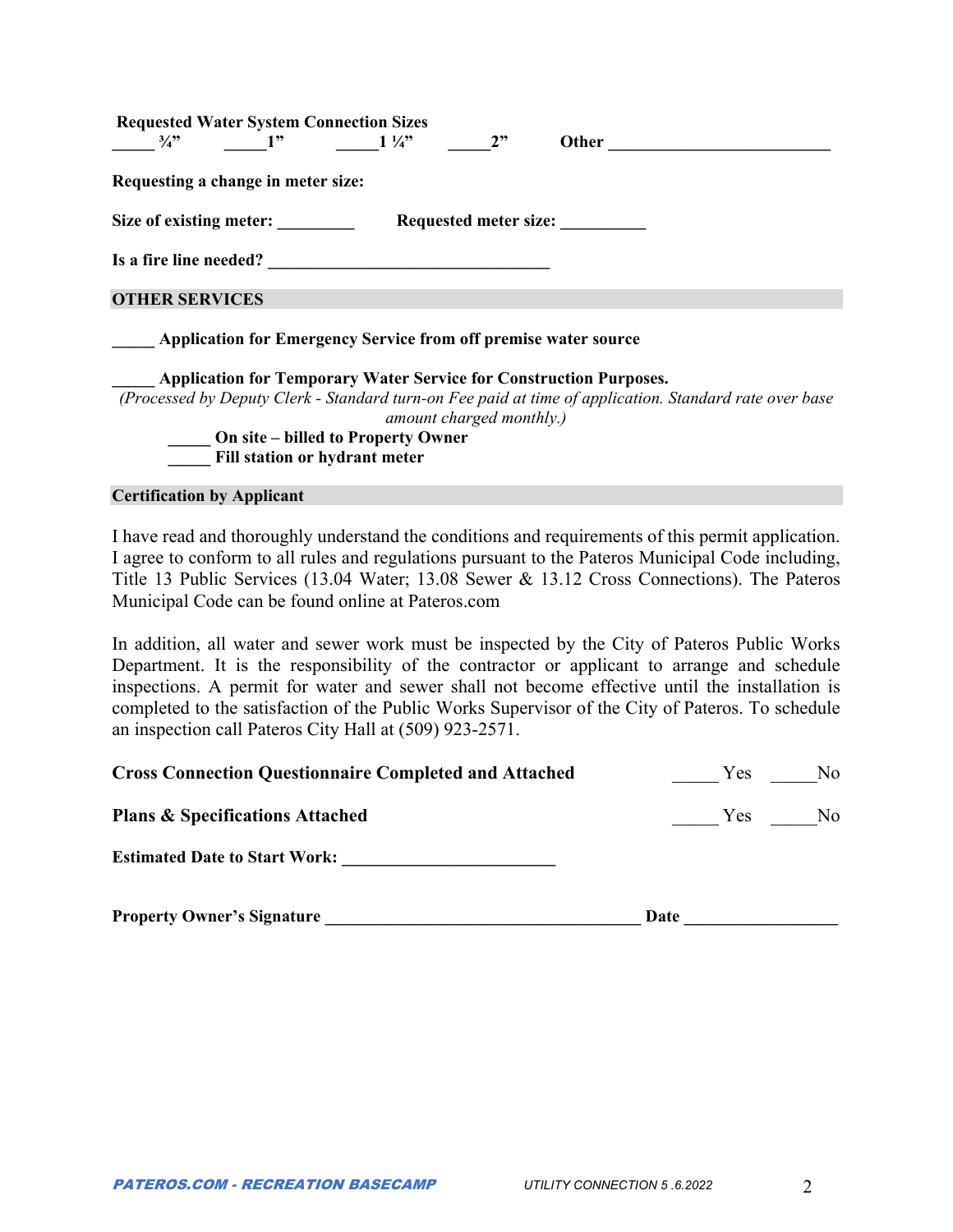

# CITY OF PATEROS

**113 Lakeshore Drive PO Box 8, Pateros WA 98846 Phone:** 509.923.2571 **E-mail:** *pateros@swift-stream.com*

# **CROSS CONNECTION QUESTIONNAIR FORM**

| <b>QUESTIONS</b>                                            | Yes | No |
|-------------------------------------------------------------|-----|----|
| Is this property residential?                               |     |    |
| Is this property commercial or industrial?                  |     |    |
| Are you renting?                                            |     |    |
| If renting provide name and address of Owner:               |     |    |
|                                                             |     |    |
| <b>Owner Name:</b>                                          |     |    |
| Address:                                                    |     |    |
| City/State/Zip:                                             |     |    |
| Phone:<br>Email:                                            |     |    |
|                                                             |     |    |
| <b>Buildings</b><br>Your water meter serves how many: Homes |     |    |

| Do you have any of the following?                   | Yes | No |
|-----------------------------------------------------|-----|----|
| Swamp cooler connected to piping                    |     |    |
| Hot tub (fills with a hose or automatic filler)     |     |    |
| <b>Swimming Pool</b>                                |     |    |
| Underground sprinkler system                        |     |    |
| Greenhouse                                          |     |    |
| Solar water heating system                          |     |    |
| Water makeup lines (boiler, hydronic heating)       |     |    |
| Utility sink with threaded faucet (hose attachment) |     |    |
| Fire sprinkler                                      |     |    |
| Unknow, unidentifiable or complicated piping        |     |    |

| Do you use:                                         | <b>Yes</b> |  |
|-----------------------------------------------------|------------|--|
| Antifreeze flush kits with your automobile          |            |  |
| Insecticide sprayers (that attach to a garden hose) |            |  |
| Darkroom or photo developing equipment              |            |  |
| Fill adapters for waterbed, fish tank or other      |            |  |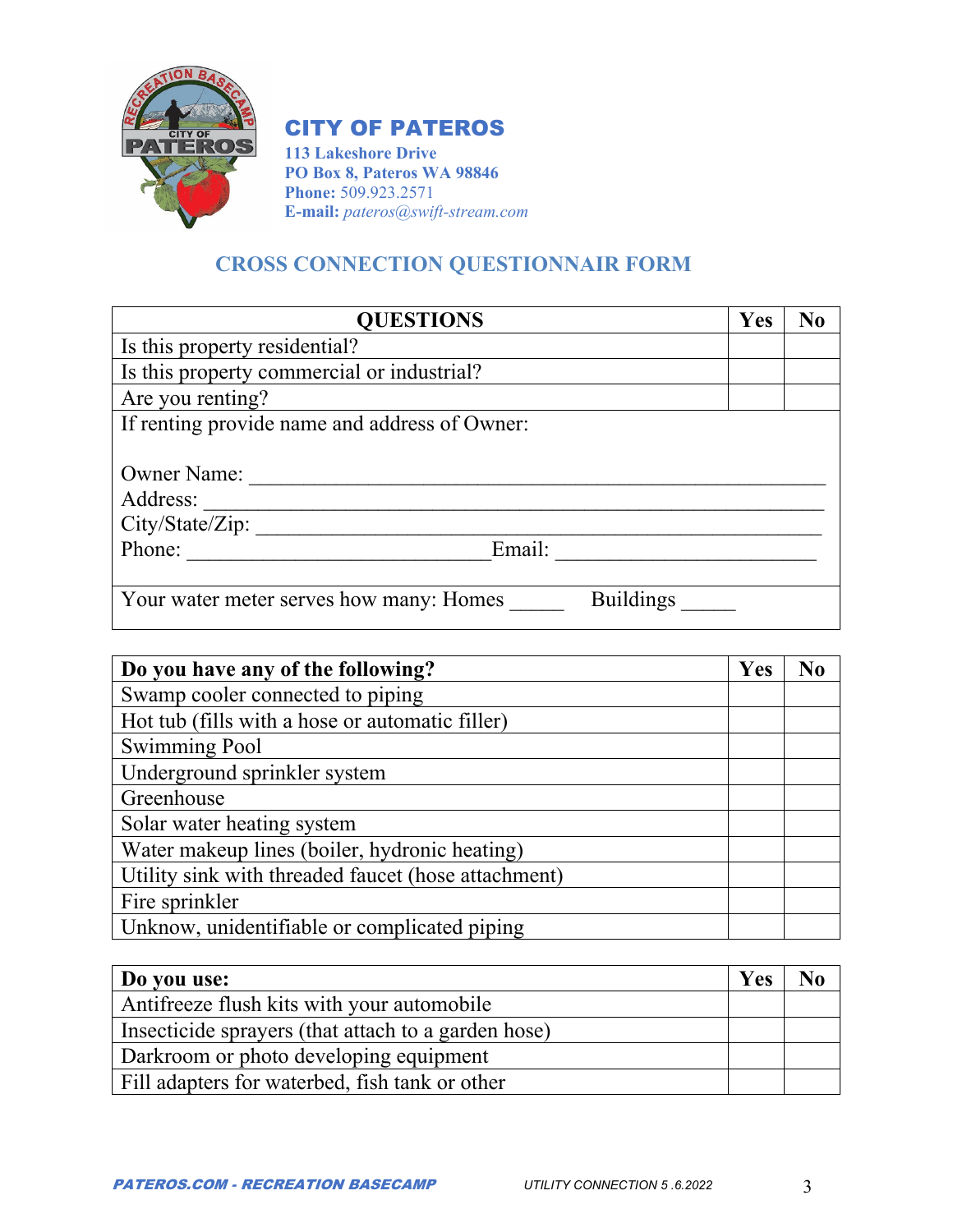|                                                                      | Yes | N <sub>0</sub> |
|----------------------------------------------------------------------|-----|----------------|
| Does anyone on the premises use a portable dialysis machine?         |     |                |
| Do you have a bathtub/jacuzzi that fills from the bottom or does not |     |                |
| have an overflow drain or the fill spout is not above the tub rim?   |     |                |
| Do you have a water softener, or any other water treatment system    |     |                |
| connected to your drinking water supply?                             |     |                |
| Do you have an auxiliary water supply such as a well?                |     |                |
| Do you have livestock (horse, cows, etc.) that use a water trough?   |     |                |
| Is the water piping that enters your home more than 10 feet above    |     |                |
| your water meter? (Such as those that live above Ives Street)        |     |                |
| Do you have a booster pump, well pump, irrigation pump or any        |     |                |
| other type of water pump?                                            |     |                |
| Do you receive irrigation water from a different source?             |     |                |
| Do you have a backflow preventer on your property now?               |     |                |
| If yes, where                                                        |     |                |
| Do you have any situation that you are aware of that could create a  |     |                |
| connection between your drinking water and any other substance?      |     |                |
| Do you have any other water using equipment on your property not     |     |                |
| mentioned above?                                                     |     |                |
| <b>Comments:</b>                                                     |     |                |

Please notify the City of Pateros if any of the above conditions change on your property such as remodeling, changes, or additions to your water piping system.

| Signature of Water Customer | Date |
|-----------------------------|------|
| Print your Name:            |      |

| <b>CONTACT INFORMATION</b> |                               |
|----------------------------|-------------------------------|
| Name:                      | Physical address of property: |
| Mailing Address:           |                               |
| City/State/Zip:            |                               |
| Phone:                     | Alternate Phone:              |
| Email:                     |                               |

**Please answer all the above questions and return this form with your UTILITY SERVICE APPLICATION. If you have questions, please call us at (509) 923-2571.** 

| <b>RETURN SURVEY REPORT FORM TO:</b> |  |
|--------------------------------------|--|
|                                      |  |

rd Wilson **City of Pateros P.O. Box 8 Pateros, WA 98846**